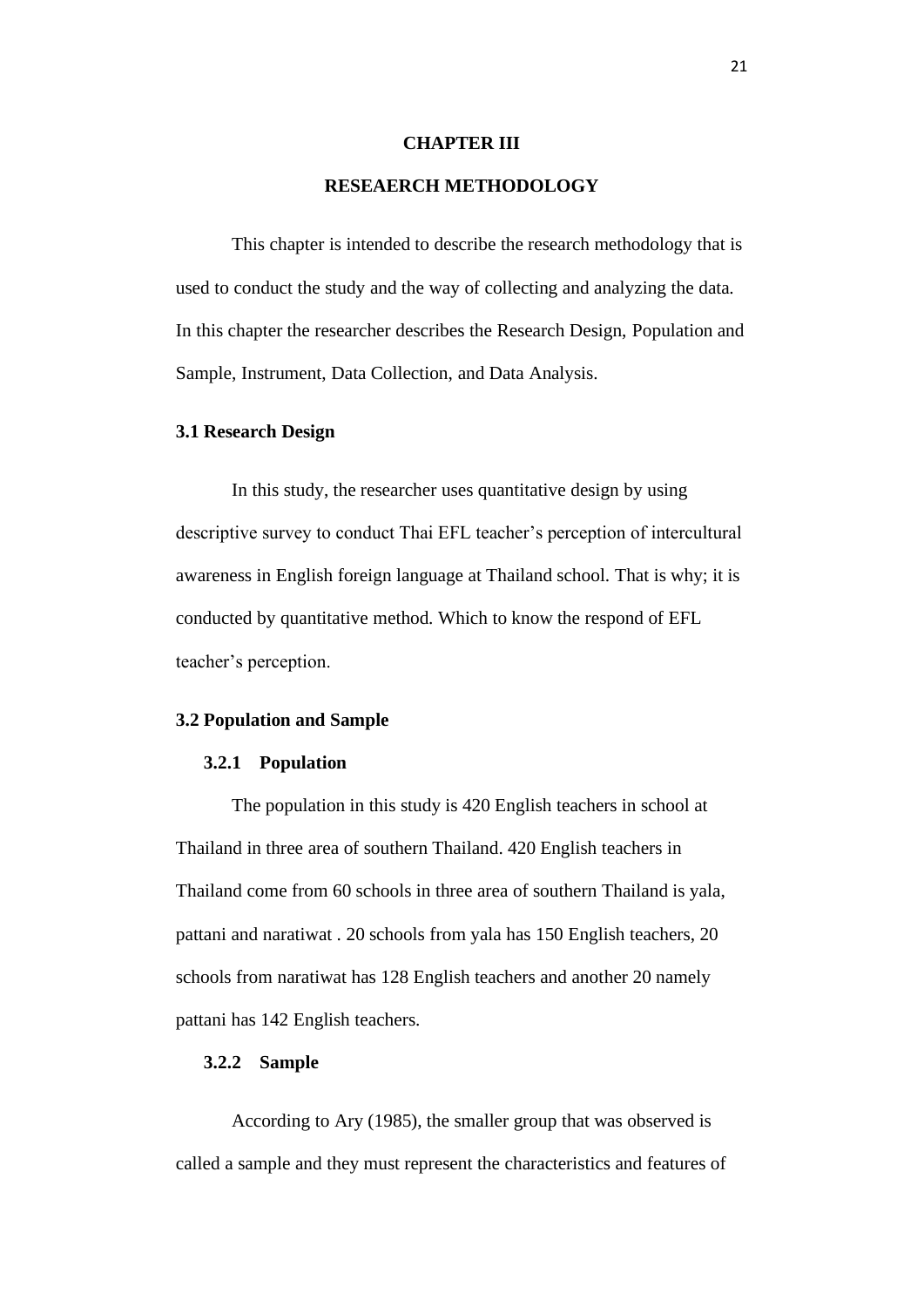population. Research sampling based on Arikunto (2006) is the population for researcher should be more than 100, so it can be taken 10% - 15%. The population is EFL teacher's perception of intercultural awareness in English foreign language at Thailand school. In their school for about 420 EFL teachers at school in Thailand. So, the researcher will take the sample which is 15% of the population and give the questionnaires for 63 conduct Thai EFL teacher's perception of intercultural awareness in English foreign language at Thailand school. The research usied cluster Random Sampling Techniques were used to select. This technique is used when the population does not consist of individuals, but rather consists of individual groups or clusters. The area sampling technique is used to determine the sample if the object to be studied or the source of data is very broad. This study uses cluster random sampling because the researcher has a very broad sample consisting of several area in southern Thailand which are then chosen by researchers from 3 area. They are coming from school of the areas. yala (1), Pattani (2), Naratiwat (3).

## **3.3 Instrument**

The instrument which is used in this study is questionnaire which to find out the answer of the questions and to achieve the purpose of this study. The researcher decides to use likert scale questionnaire because it has advantage for the respondents. Respondents can answer easily because the answer items were provided by the researcher. The questionnaire which is made for the teacher is focus on the EFL teacher's perception.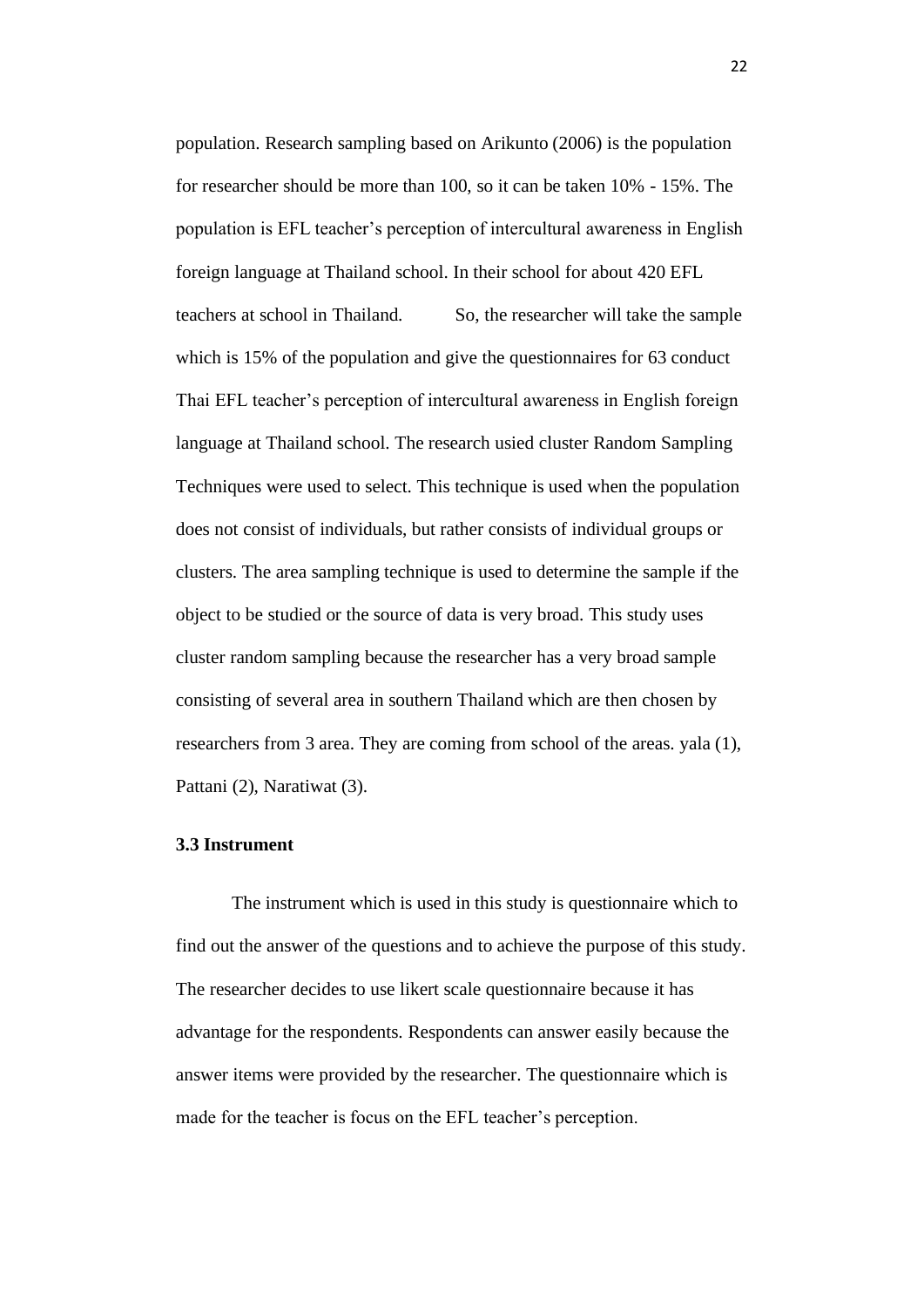The components of Teacher creativity include (11 items) focusing on teachers' perceptions. Item distribution in focus teacher perception they are 2 aspects, teachers' beliefs in the objectives of intercultural integration and Teachers' perceived practices of intercultural integration. The instrument is adapted from Chau and Truong (2018). The questionnaire using for Thai EFL teacher's perception of intercultural awareness in English foreign language are as follows:

Teachers' beliefs in integrating culture into teaching EFL (Consist of 4 items)

| <b>Items</b> |                                                                   |  |  |  |  |  |  |
|--------------|-------------------------------------------------------------------|--|--|--|--|--|--|
|              |                                                                   |  |  |  |  |  |  |
|              | 1. Culture should be an integral part of English lessons.         |  |  |  |  |  |  |
|              | 2. Integrating culture motivates students to study a foreign      |  |  |  |  |  |  |
|              | language better.                                                  |  |  |  |  |  |  |
| 3.           | Integrating culture fosters students' understanding of foreign    |  |  |  |  |  |  |
|              | cultures.                                                         |  |  |  |  |  |  |
|              | 4. Integrating culture fosters students' communicative competence |  |  |  |  |  |  |
|              | with people coming from other cultures.                           |  |  |  |  |  |  |

Teachers' perceived practices of integrating culture into teaching EFL

(Consist of 7 Items)

Items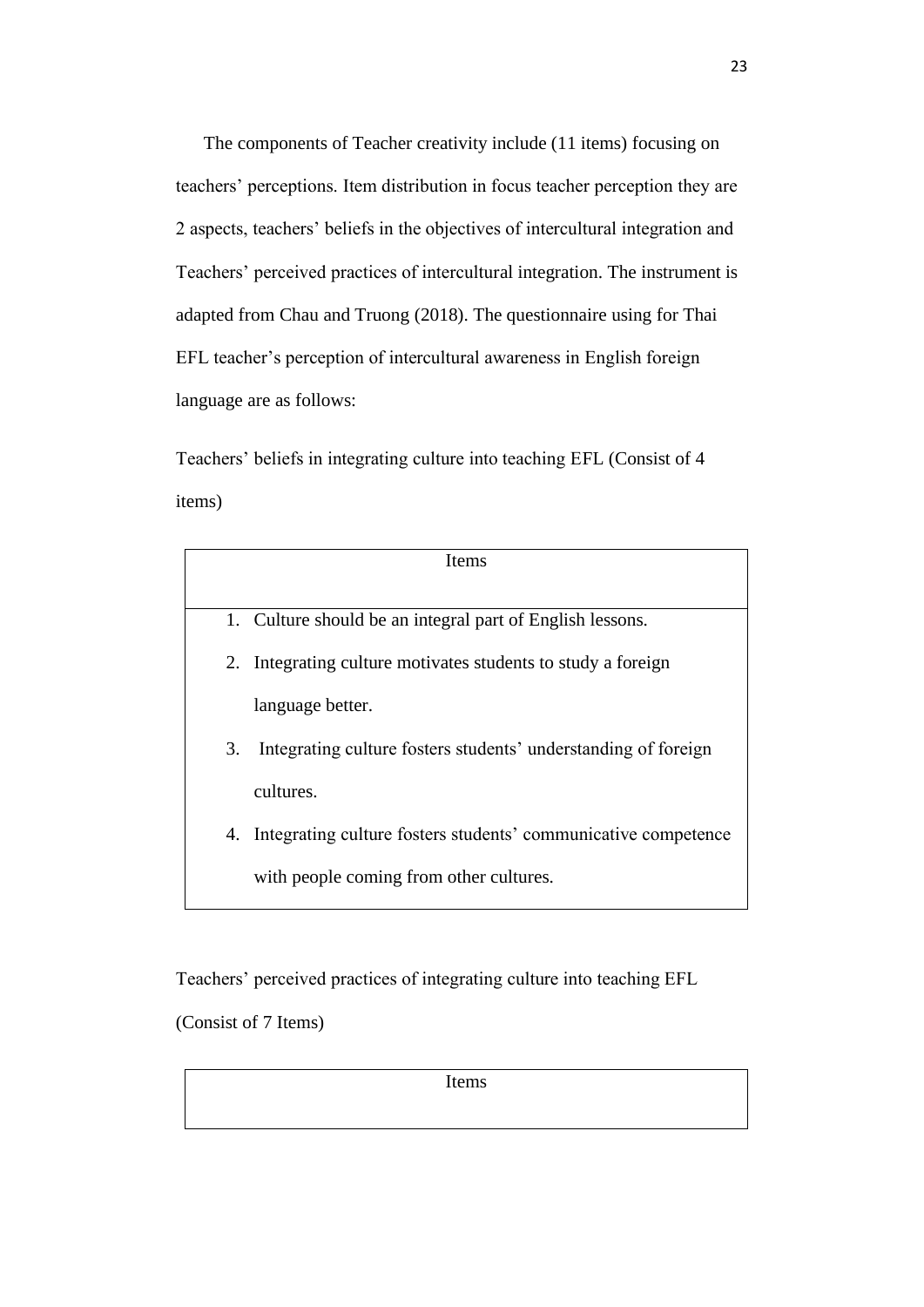- 5. Culture should be integrated into foreign language lessons as early as possible.
- 6. Culture can be integrated into language lessons in form of skill activities.
- 7. Integrating culture can be done in form of intra and extra curriculum activities.
- 8. Integrating culture can be organized by using internet applications (e.g. YouTube, Zalo, Facebook, etc.)
- 9. Integrating culture should take students' home culture into account.
- 10. Integrating culture should include students' home culture.
- 11. Integrating culture should involve clearly stated lesson objectives.

The questionnaire comprised two sections with 11 items totally focusing on teachers' perceptions. These items were organized in a 5-point Likert scale questionnaire, from strongly disagree to strongly agree for teachers' perceptions of intercultural teaching. Items were organized deliberately within each section as presented. The researcher making a questionnaire using Google Drive because it make an easy to share other teachers.

The questioner given to English teachers in Thailand uses two languages namely English and Thai. Because in Thailand, although not a graduate of English, he can teach English lessons at school, even teachers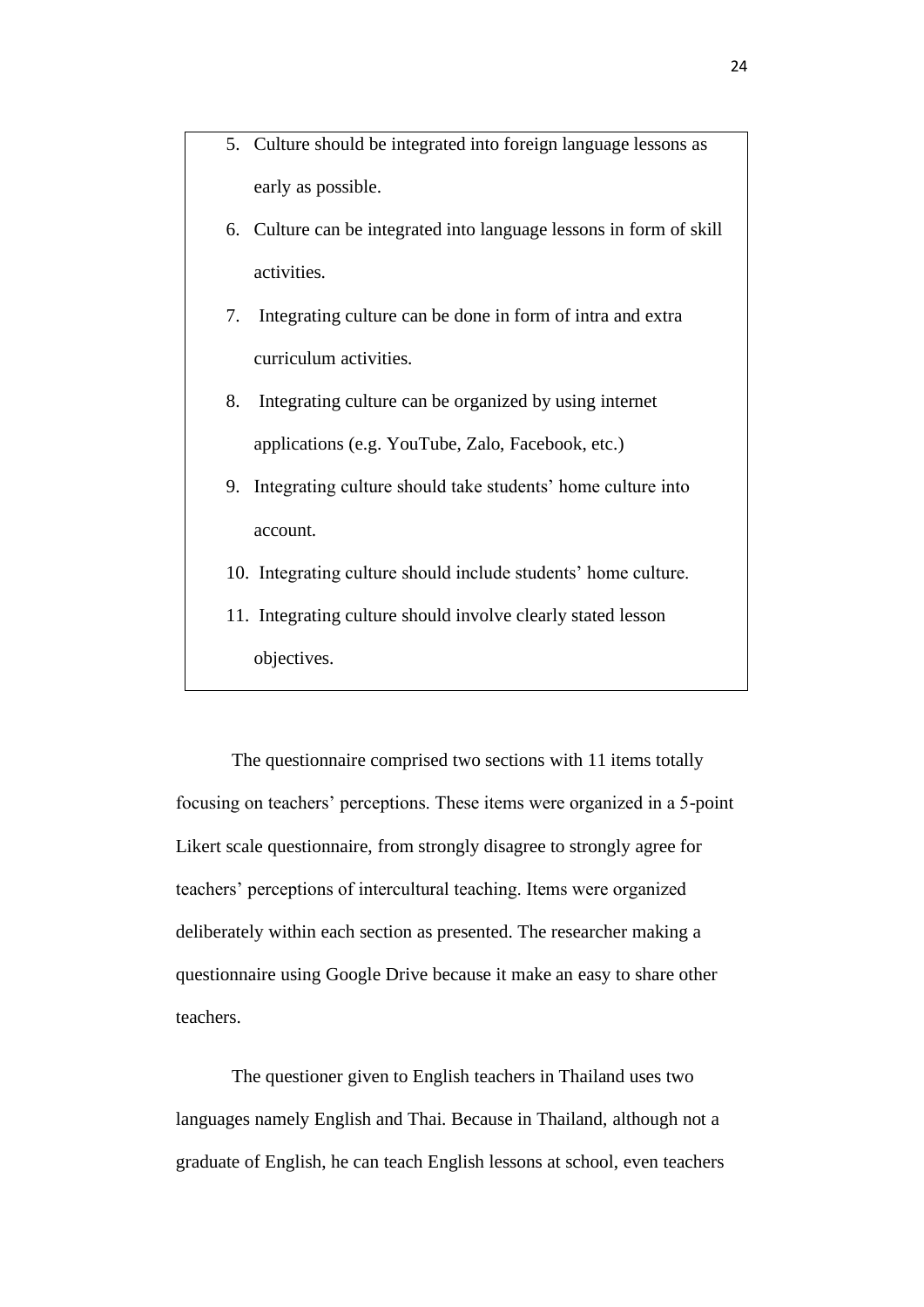there mostly work in teaching. Before giving to the participant researcher tested the questioner to 20 teachers in order to check whether the questioner was valid or not.

The researcher gave this trial to 20 teachers at The Thailand School. The results of that trial were not difficult to understand for each question in that questioner, and the researcher tried and proved using the SPSS program and it showed that the results were valid.

• Check Validity with SPSS.

The instrument used by researchers is an adaptation from Chau and Truong (2018). To prove that the questionnaire used to retrieve data is valid, the researchers conducted a trial by taking 20 English teachers in Thailand and asking them to fill out the questioner. The results of the instrument can be concluded whether the instrument used is valid or not.

• Check reliability with SPSS.

From the results of trial instruments that use 20 English teachers in Thailand. The researcher uses the Cronbach coefficient alpha to determine its reliability.

## **3.4 Data Collection**

In this descriptive study, the researcher will use quantitative technique of data collecting. To get the detail about Thai EFL Teachers' Perception of Intercultural Awareness in English Foreign Language Teaching at Thailand School, questionnaire will be given to the teachers.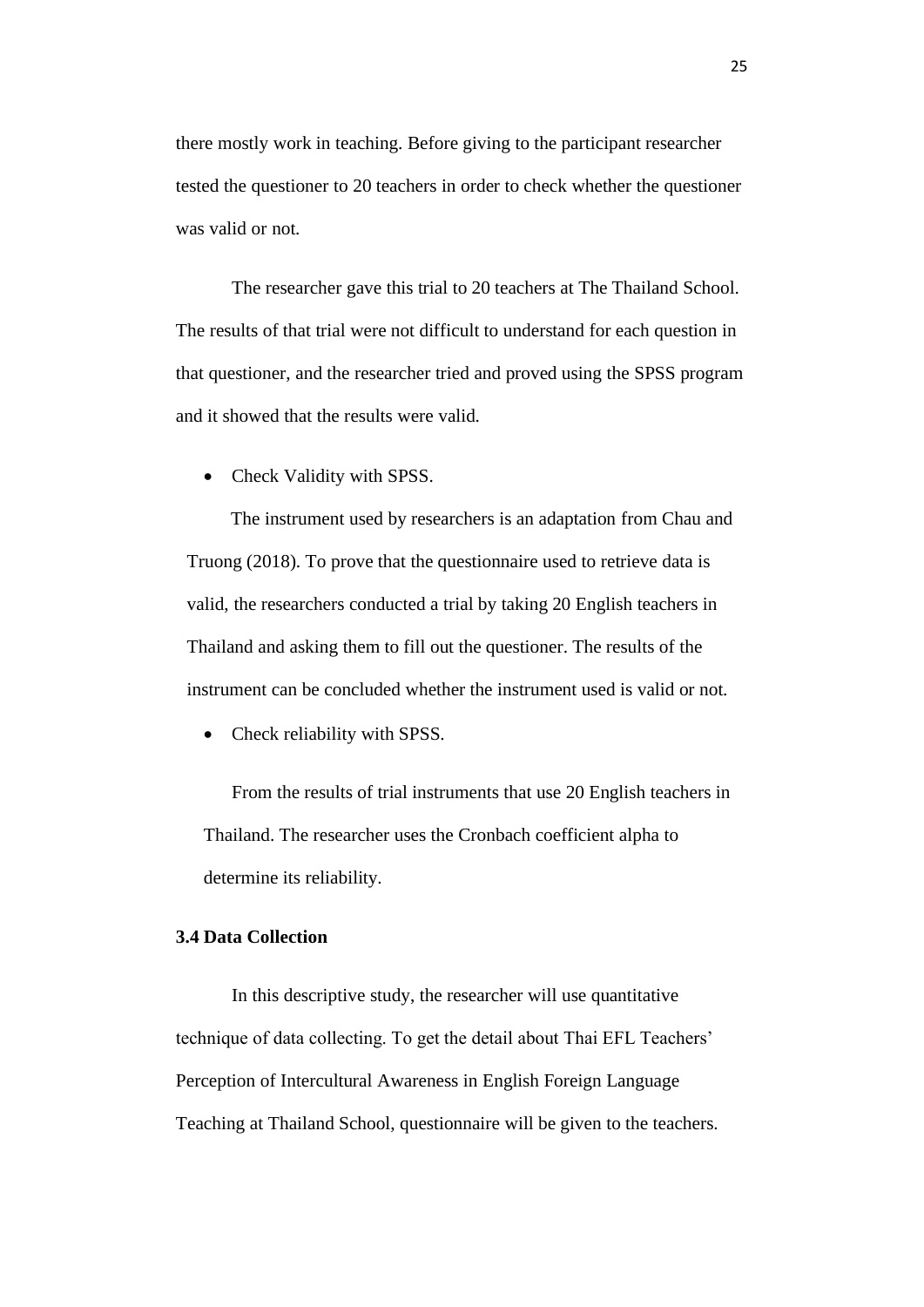The researcher comes to 20 schools in Thailand. After that, researcher asks for permission to headmaster and meets English teachers. Then, the researcher asks the teachers to fill out this questionnaire about Thai EFL Teachers' Perception of Intercultural Awareness in English Foreign Language Teaching at Thailand School, than the researcher ask for face book and send questionnaire to English teachers. After that, researcher asks the English teacher's to share the questionnaire for other English teachers. So the English teacher spreads widely questionnaire for another English teachers in Thailand. The reseacher focus on English teachers in primary school and secondary school.The questionnaire uses two languages namely English and Thai, because in Thailand, annyone can teach English lessons at school. Although he/ she is not a graduate of English.

# **3.5 Data Analysis**

To know the percentage number of the subject from questionnaire data will be calculated by using the formula as follow:

$$
P = \frac{F}{N} \times 100
$$

Where:  $P =$  Percentage

 $F = F$ requency

 $N = Total number of respondents.$ (Sudjono in Madaniyah)